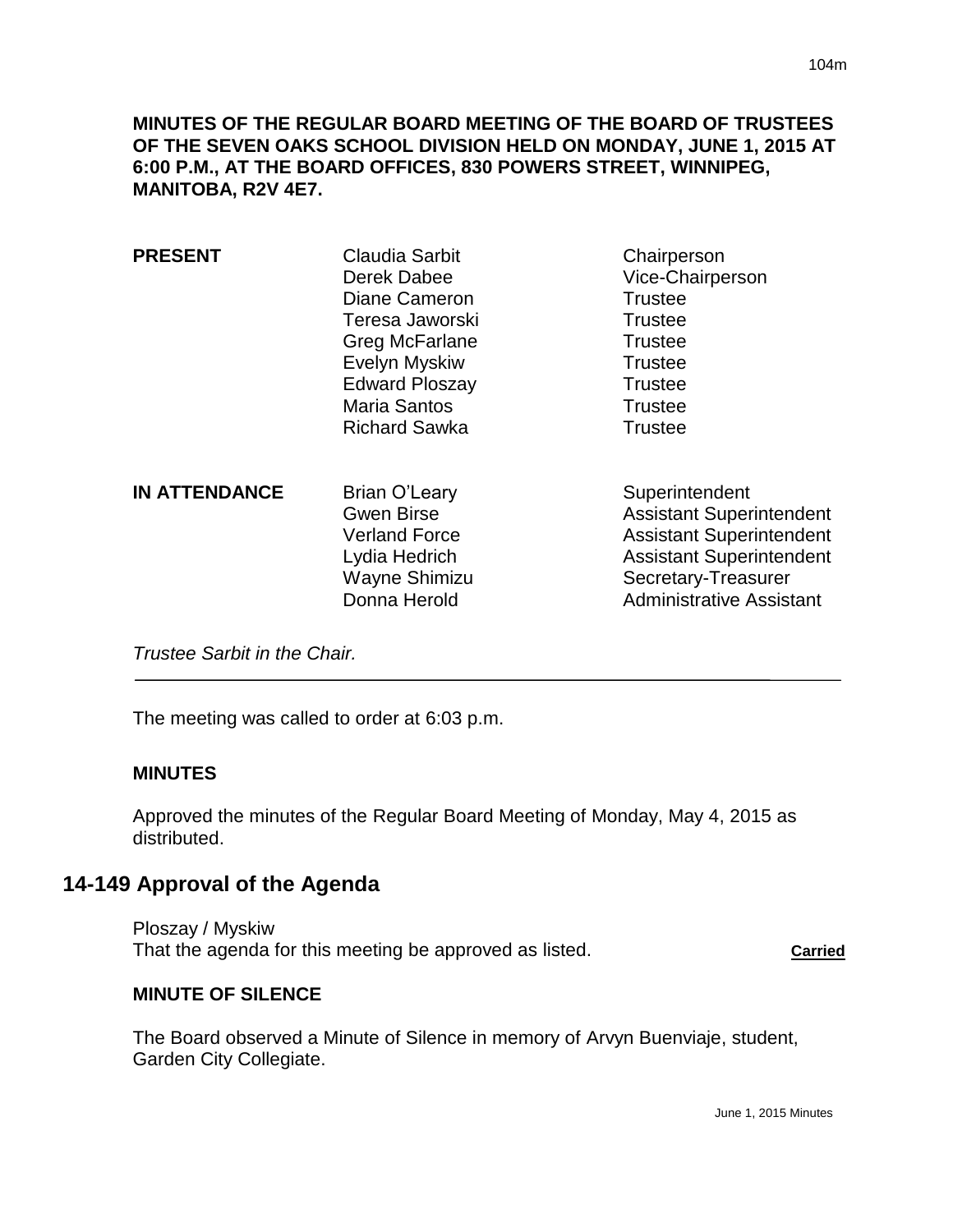# **14-150 Moved to Committee of the Whole at 6:05 p.m.**

Santos / Cameron That the Board move into Committee of the Whole. **Carried**

*Trustee Dabee in the Chair.*

### **OFFICER'S REPORTS**

Trustees Jaworski, Ploszay and Sawka reported on developments arising from collective bargaining.

## **SUPERINTENDENTS' PERSONNEL REPORT**

# **14-151 Superintendents' Personnel Report**

Jaworski / Ploszay That the Superintendents' Personnel Report be ratified. **Carried**

### ADMINISTRATIVE APPOINTMENT

Cathy Horbas was appointed to the position of Divisional Teacher Team Leader Advancing Community Schools and Heritage Languages effective September 8, 2015.

### TEACHER APPOINTMENTS

Lesley Roy was appointed to a full-time (1.00) Teacher General (Permanent) teaching contract effective September 8, 2015.

The following were appointed to Teacher General (Permanent) teaching contracts effective June 1, 2015:

Jennilee Beaupre (1.00) Bryan Robertson (1.00) Reanne Cairns (1.00) Chelsea Tomchuk (1.00) Melissa Denoon (1.00) Terri Willard (1.00) Tanya Manastersky (1.00) Vanessa Wall (1.00)

The following were appointed to Limited Teacher-General (term) contracts effective September 8, 2015 to June 30, 2016:

| Signe Armstrong (.50) |  |
|-----------------------|--|
| Darcy Bartley (1.00)  |  |
| Sara Bittner (1.00)   |  |

Roberta Matheson (1.00) Sheri Mota (1.00) Sadia Naseem (1.00)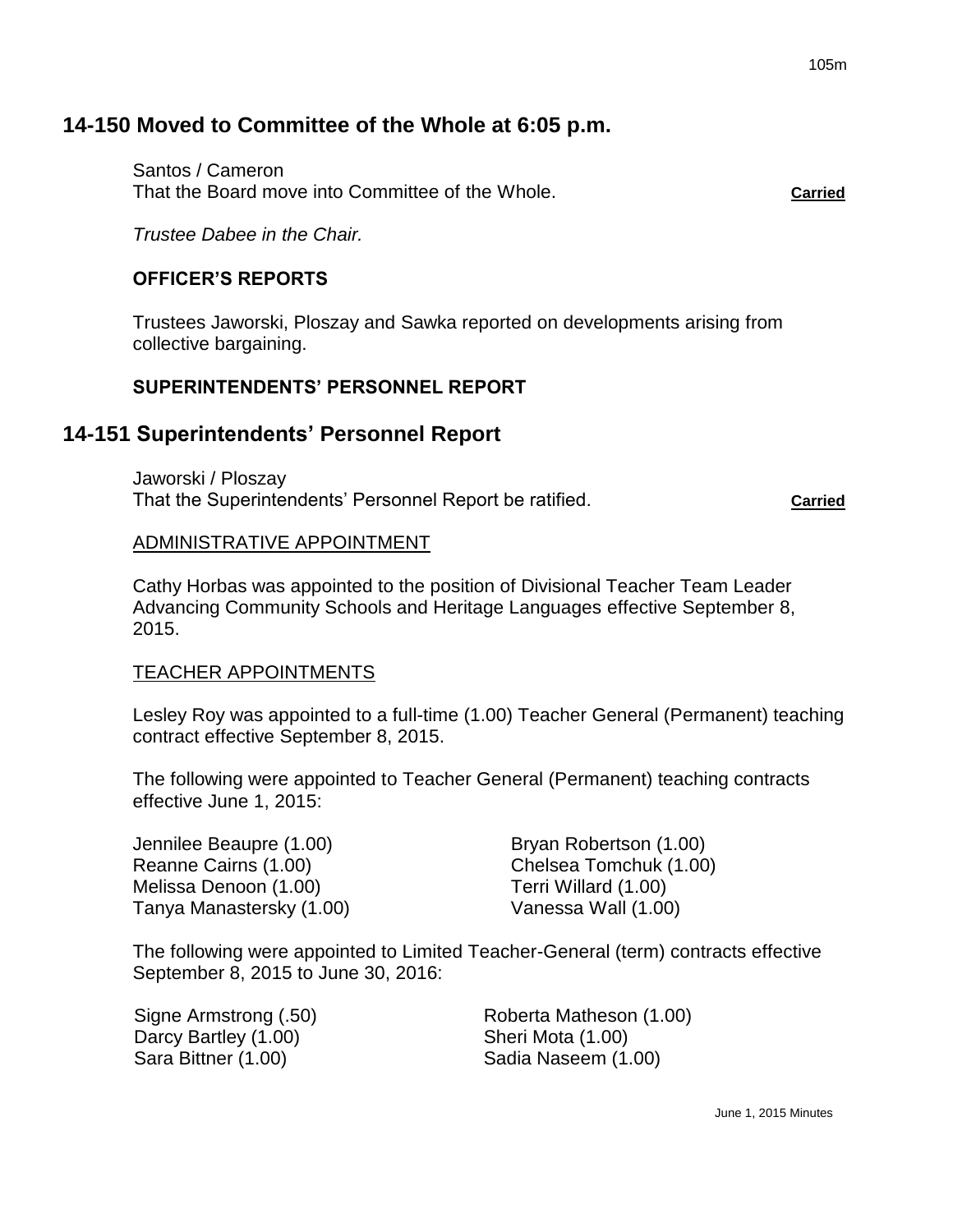### **PERSONNEL REPORT**

- Michelle Bui (1.00) Ryan Cook (1.00) Wendy Coveney (1.00) Alanna De Luca (.75) Iryna Deneka (.50) Carrie Doerksen (1.00) Kristin Erickson (1.00) Jenna Firth (1.00) Lianne Fournier (1.00) Brittany Lasko (1.00) Marisol Manangan (1.00)
- Swati Prabhakar (1.00) Elfren-Ray Raquin (1.00) Melissa St. Mars (1.00) Steven Sprange (1.00) Maribeth Tabanera (1.00) Denise Tom (1.00) Prabhpreet Toor (1.00) Craig Turner (1.00) Federico Vidad (1.00) Kelly Wright (1.00)

Jennifer Babcock was appointed to a full-time (1.00) Limited Teacher-General (Term) contract effective September 8, 2015 to April 6, 2016.

Ida Hawrylyshen was appointed to a full-time (1.00) Limited Teacher-General (Term) contract effective May 27, 2015 to June 30, 2015.

Sharon Kaye was appointed to a full-time (1.00) Limited Teacher-General (Term) contract effective April 27, 2015 (indefinite).

Michelle Kostiw was appointed to a full-time (1.00) Limited Teacher-General (Term) contract effective May 28, 2015 to June 30, 2015.

Erika Mann was appointed to a full-time (1.00) Limited Teacher-General (Term) contract effective April 28, 2015 to June 30, 2015.

Riley Sault was appointed to a full-time (1.00) Limited Teacher-General (Term) contract effective May 8, 2015 to June 30, 2015.

Garrett Sutton was appointed to a full-time (1.00) Limited Teacher-General (Term) contract effective April 27, 2015 to June 5, 2015.

Elyse Vezina was appointed to a full-time (1.00) Limited Teacher-General (Term) contract effective May 4, 2015 to June 30, 2015.

## SUBSTITUTE TEACHER APPOINTMENTS

The following teachers were appointed to Substitute Teacher contracts effective the 2014-2015 school year:

Steven Benevides **Avery Kerry**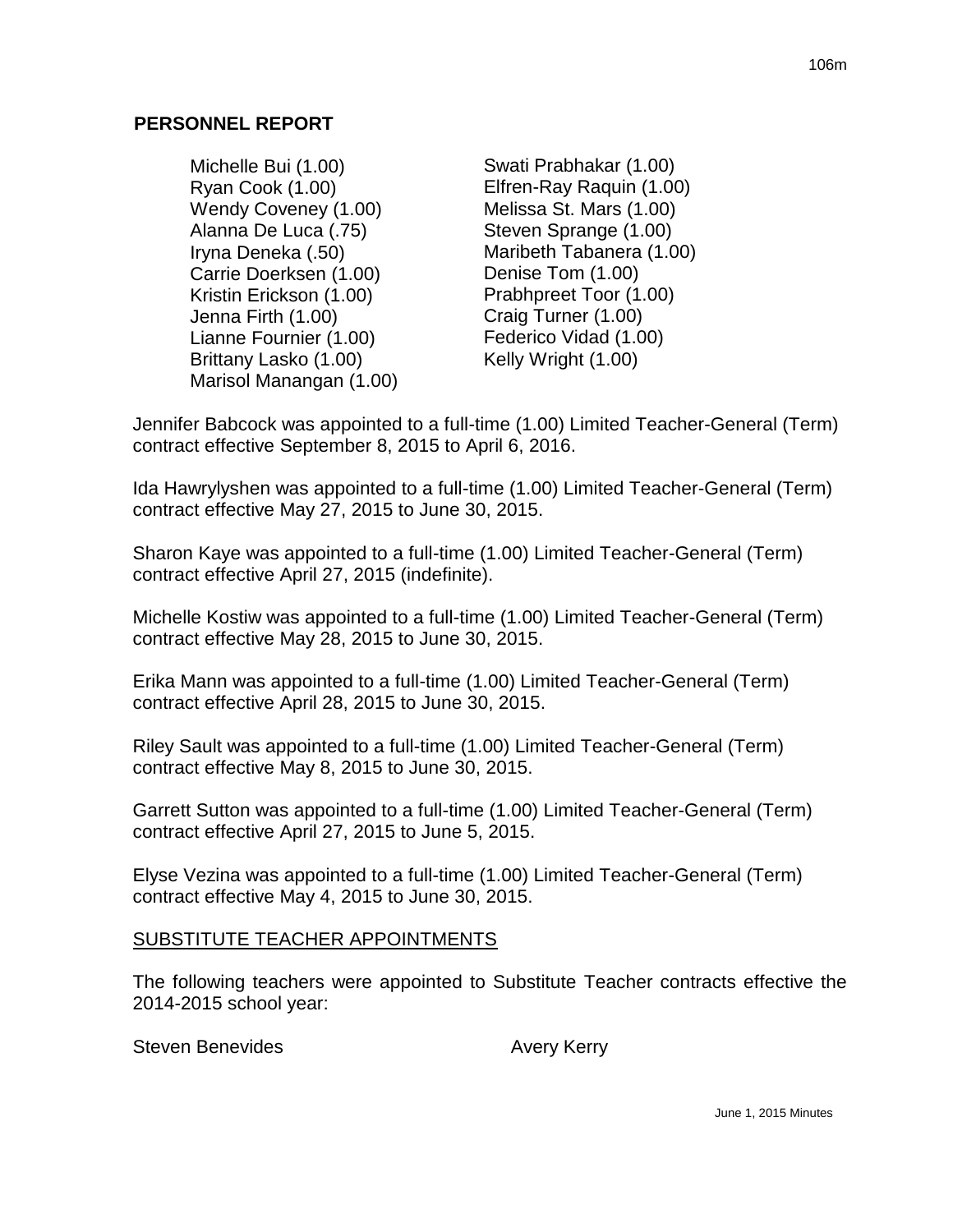### **PERSONNEL REPORT**

Serena Bobrovich **Randy Klassen** Zoe Brittain

Asifa Bokhari **Tihomira Tchirpanlieva** 

### TEACHER LEAVE OF ABSENCES

Jeffrey Cieszecki was granted a full-time (1.00) leave of absence, as per Article 6.05 of the Board-SOTA Collective Agreement, for the 2015-2016 school year to serve as SOTA President.

Catherine Hart was granted a part-time (.50) leave of absence, as per Article 6.05 of the Board-SOTA Collective Agreement, for the 2015-2016 school year to serve as SOTA Vice-President.

Barbara Bottle was granted a part-time (.10) leave of absence, without pay, effective the 2015-2016 school year.

Suzana Friesen was granted a full-time (1.00) leave of absence, without pay, effective the 2015-2016 school year.

#### CLINICIAN LEAVE OF ABSENCE

Lisa Dveris was granted a part-time (.50) leave of absence, without pay, effective January 4, 2016 to June 30, 2016.

### TEACHER MATERNITY AND PARENTAL LEAVES

Karl Campbell was granted parental leave effective April 4, 2016 to July 30, 2016.

Kristin Chartrand was granted maternity and parental leave effective July 17, 2015 to July 15, 2016.

Julieta DePaula-Oliveira was granted maternity and parental leave effective July 15, 2015 to July 15, 2016.

Heather Graham was granted maternity and parental leave effective July 30, 2015 to April 4, 2016.

Jamie Krutkevich Slight was granted maternity and parental leave effective August 14, 2015 to August 25, 2016.

Nerisa Miao was granted maternity and parental leave effective June 1, 2015 to September 4, 2015.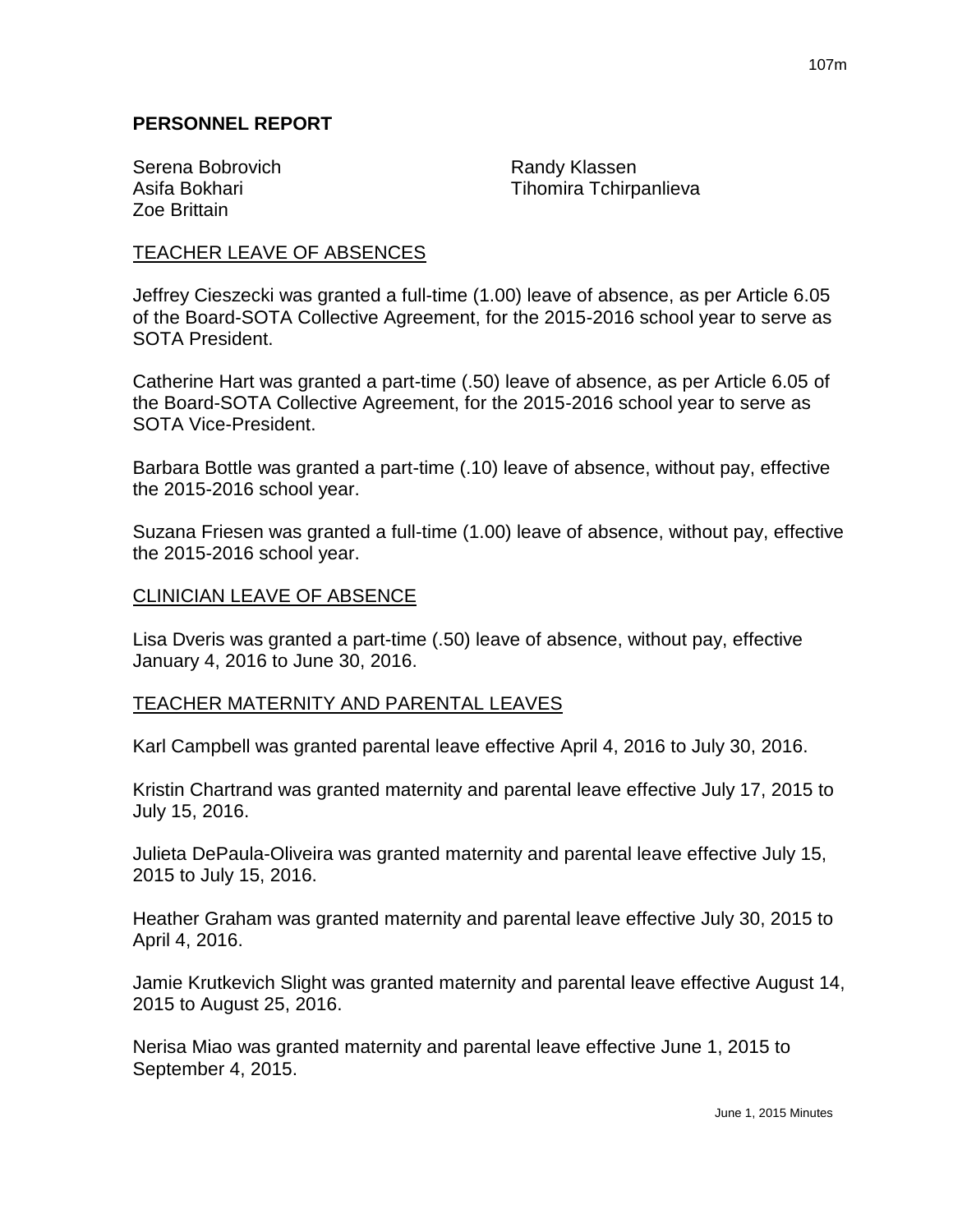### **PERSONNEL REPORT**

Nicole Pidhirniak was granted maternity and parental leave effective May 19, 2015 to May 19, 2016.

### TEACHER RESIGNATIONS

Heider Reimer gave notice of intent to resign effective June 30, 2015.

Jodi Kravetsky gave notice of intent to resign effective May 27, 2015.

### EDUCATIONAL ASSISTANT LEAVE OF ABSENCE

Janis Stern was granted a leave of absence, full-time (6.5 hours per day), without pay, effective September 8, 2015 to June 30, 2016.

### EDUCATIONAL ASSISTANT RETIREMENT

Debbie Lamoureux gave notice of intent to retire effective June 30, 2015.

### SECRETARY-CLERICAL APPOINTMENTS

Alice Kizuik was appointed to the position of payroll/accounting clerk, full-time (7 hours per day) effective June 8, 2015.

Tara Lavallee was appointed to the position of school secretary, part-time (3.5 hours per day) effective August 31, 2015.

Angie Schers was appointed to the position of school secretary, full-time (7 hours per day) effective August 31, 2015.

### CUSTODIAN APPOINTMENT

Mario Buenaobra was appointed to the position of custodian, full-time, (8 hours per day) effective May 19, 2015.

### CUSTODIAN RESIGNATION

Michael Chomiak gave notice of intent to resign effective May 8, 2015.

### **SUPERINTENDENTS' REPORT**

The following matters were received as information:

- **Personnel Matters.**
- Belmont / École Rivière-Rouge Enrolment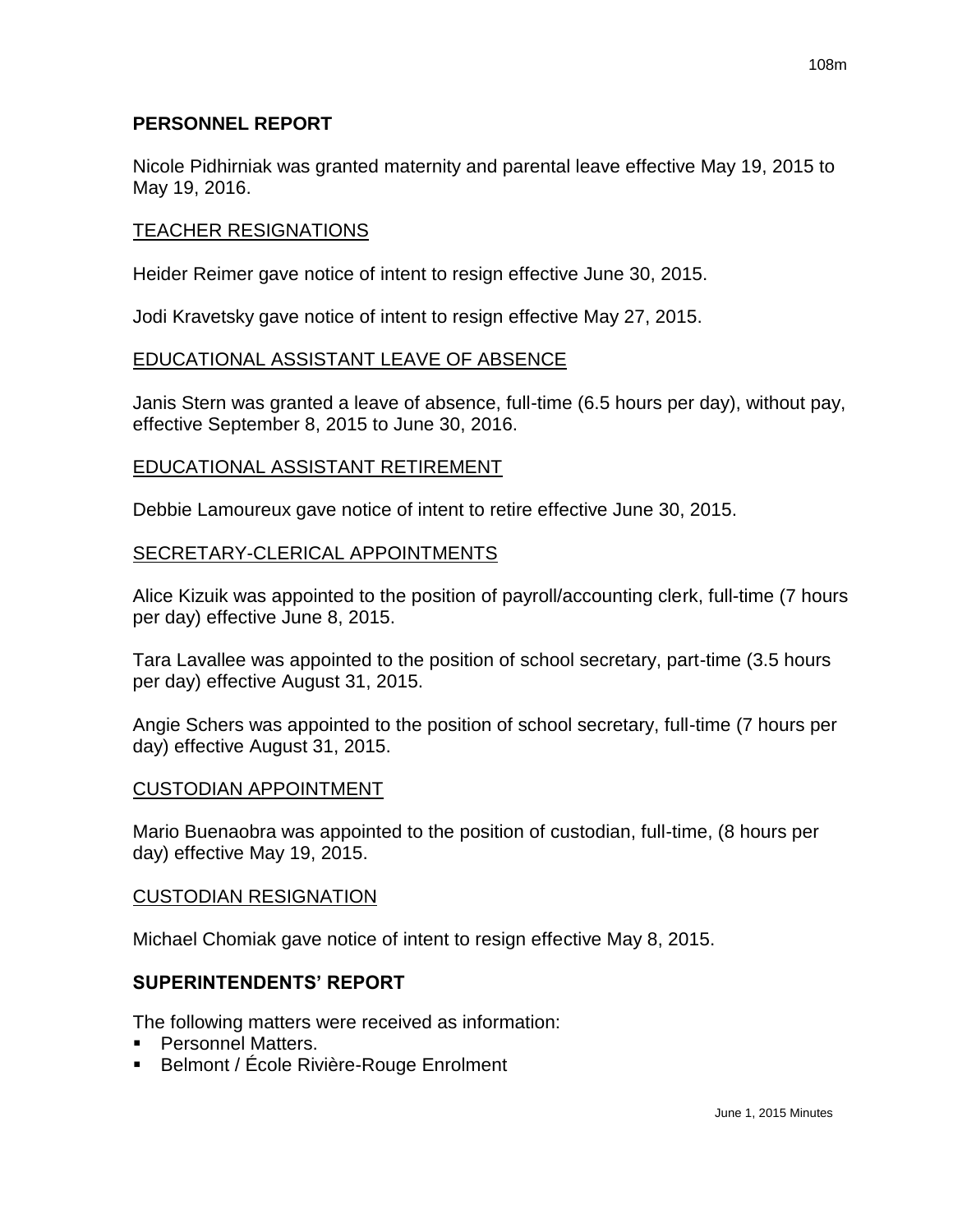## **SUPERINTENDENTS' REPORT**

- **STOP!T Program Update.**
- 2016 Board Retreat.
- **Vice-Principal Interviews**
- **Soft Skills.**
- **Garden City Collegiate Theatre Update.**
- School Landscaping.

*Trustee Sarbit in the Chair.*

### **PRESENTATION**

### **7:38 p.m.** Maples Aboriginal Student Leadership Group

# **14-152 Margaret Park Balanced School Day**

Jaworski / Ploszay

That the Board supports Margaret Park School's request to the Honourable James Allum to extend the Balanced School Day for next five years. **Carried**

### **Administrative Report**

## **14-153 Administrative Report**

Myskiw / McFarlane That the Administrative Report be approved. **Carried**

Balance to Close - Precinct E Land Purchase

That the Balance Due on Closing for the Precinct E Land Purchase in the amount of \$2,298,178.18 be paid to D'Arcy & Deacon LLP in trust.

GST Self-Assessment - Purchase of 1340 Templeton Avenue

That the GST Self-Assessment for the Precinct E Land Purchase in the amount of \$122,500.00 be paid to the Receiver General for Canada.

#### Integrated Design Inc. Invoice No. 3479

That Invoice No. 3479 for the new Amber Trails School project in the amount of \$12,600.00 be paid to Integrated Designs Inc.

### Prairie Architects Inc. Invoice No. 4574

That Invoice No. 4574 for the Maples Collegiate Science Lab renovation in the amount of \$4,193.92 be paid to Prairie Architects Inc.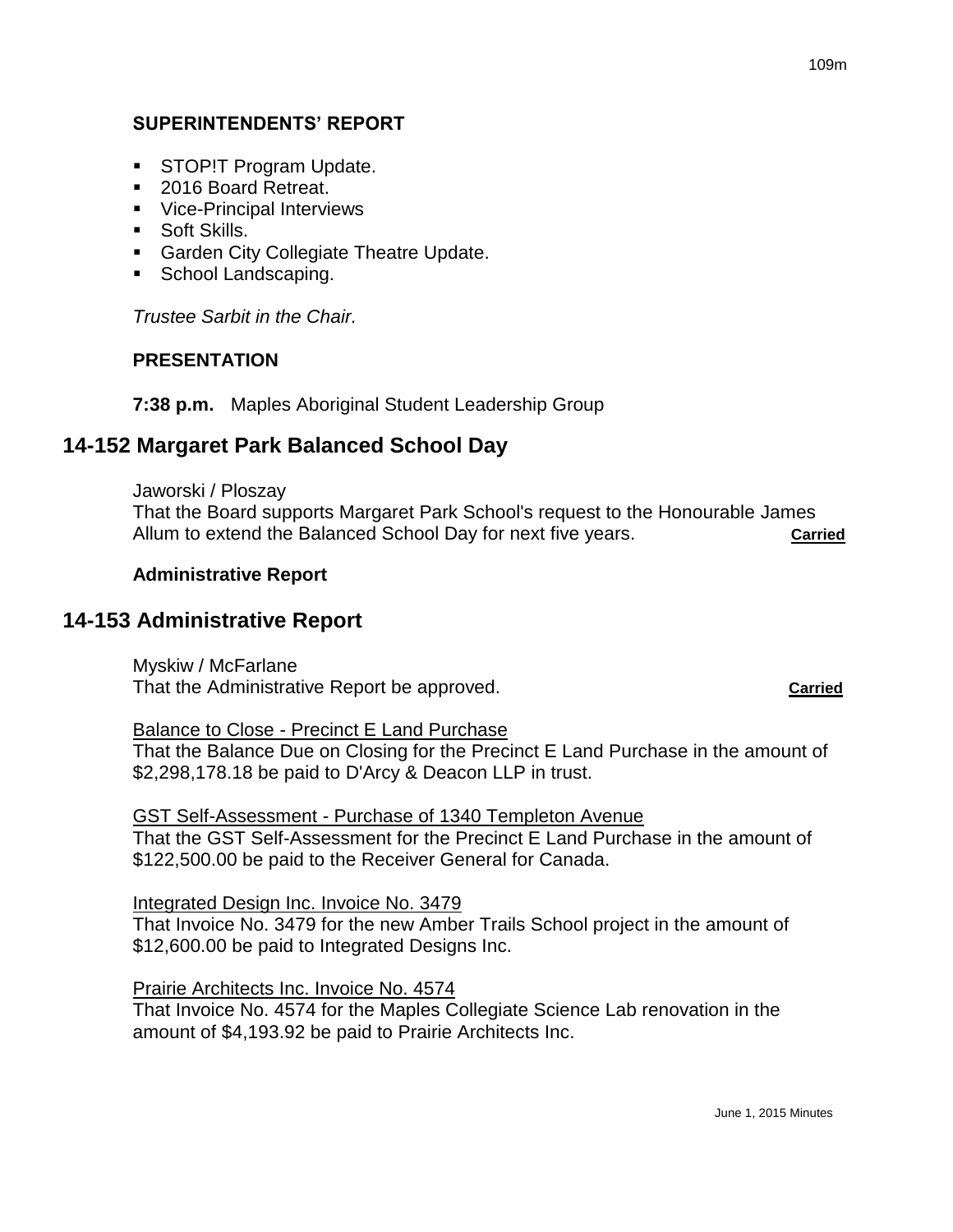## Number Ten Architectural Group Invoice No. 14318

That Invoice No. 14318 for the Garden City Collegiate Skill Build Addition in the amount of \$1,611.00 be paid to Number Ten Architectural Group.

## Parkwest Projects Ltd. Certificate of Payment No. 1

That Certificate of Payment No. 1 for the new École Rivière-Rouge project in the amount of \$311,277.99 be paid to Parkwest Projects Ltd.

## Statutory Holdback on Certificate of Payment No. 1

That the 7.5% Statutory Holdback on Certificate of Payment No. 1 for the new École Rivière-Rouge project in the amount of \$24,036.91 be paid to the Seven Oaks School Division/Parkwest Projects account.

## Isaac & Denchuk Invoice No. 15-156

That Invoice No. 15-156 for the Precinct E Land Purchase in the amount of \$840.00 be paid to Isaac & Denchuk.

## Con-Pro Industries Canada Ltd. Certificate of Payment No. 1

That Certificate of Payment No. 1 for the Elwick Elevator/Grooming Room project in the amount of \$195,723.45 be paid to Con-Pro Industries Canada Ltd.

## Statutory Holdback on Certificate of Payment No. 1

That the 7.5% Statutory holdback on Certificate of Payment No. 1 for the Elwick Elevator/Grooming Room project in the amount of \$15,113.78 be paid to the Seven Oaks School Division/Con-Pro 453 account.

# Renewal of Lease - Maples Day Care

That the Board sign a lease renewal for the July 1, 2015 to June 30, 2016 term with Maples Day Care for the rental of day care space at École Constable Edward Finney School at a rental fee of \$1,802.26 per month.

Renewal of Lease - Educational Assistants of Seven Oaks (EA7oaks) That the Board sign a lease renewal for the July 1, 2015 to June 30, 2016 term with the Educational Assistants of Seven Oaks for the rental of office space at Edmund Partridge Community School at a rental fee of \$77.42 per month.

# Renewal of Lease - Seven Oaks Teachers' Association (SOTA)

That the Board sign a lease renewal for the July 1, 2015 to June 30, 2016 term with Seven Oaks Teachers' Association for the rental of office space at Ben Zaidman Educational Resource Centre at a rental fee of \$118.91 per month.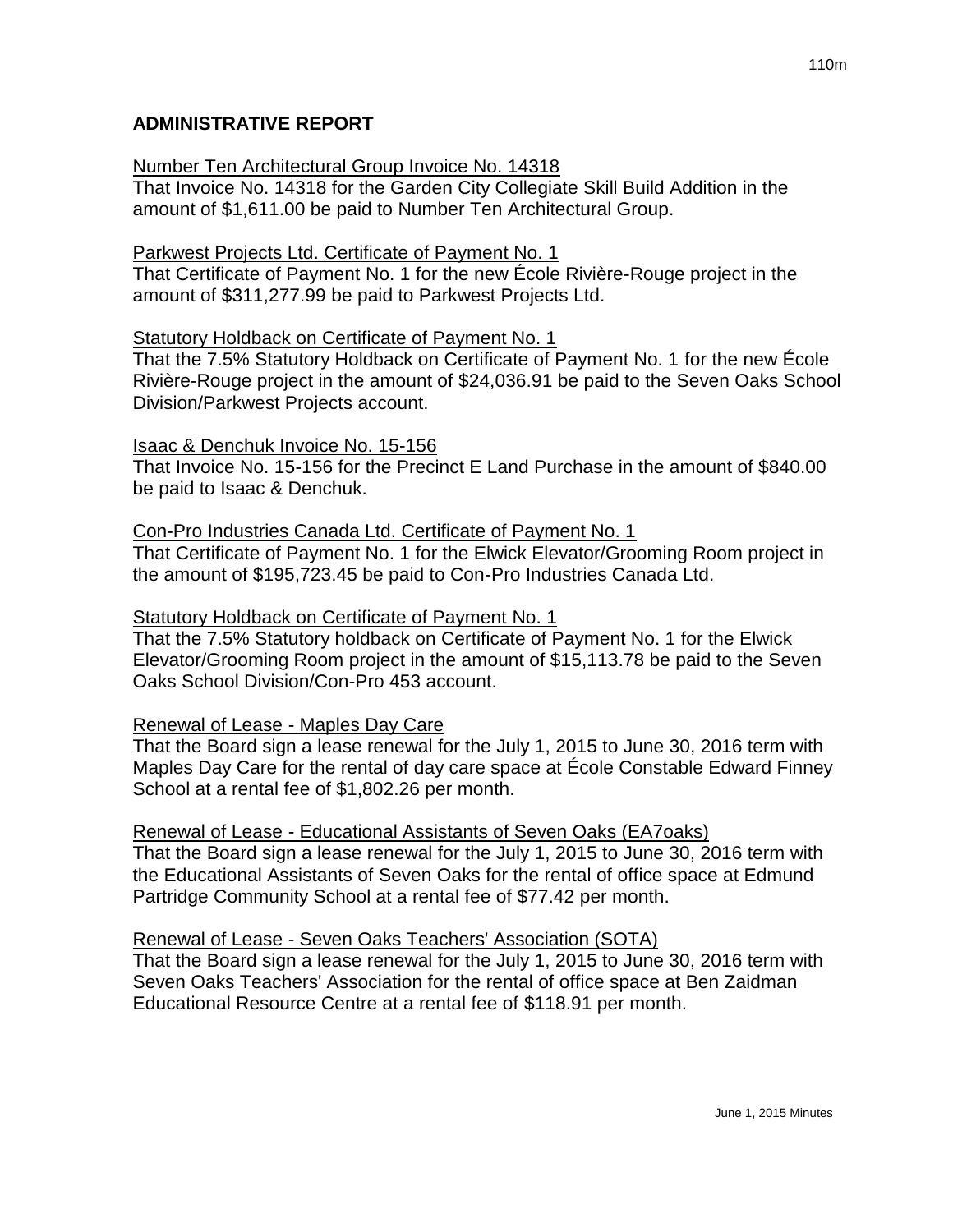## **ADMINISTRATIVE REPORT**

### Renewal of Lease - Sugar-N-Spice Kiddie Haven Inc.

That the Board sign a lease renewal for the July 1, 2015 to June 30, 2016 term with Sugar-N-Spice Kiddie Haven Inc. for the rental of day care space at École Riverbend Community School at a rental fee of \$2,090.25 per month.

#### Renewal of Lease - Sugar-N-Spice Kiddie Haven Inc.

That the Board sign a lease renewal for the July 1, 2015 to June 30, 2016 term with Sugar-N-Spice Kiddie Haven Inc. for the rental of day care space at West Kildonan Collegiate at a rental fee of \$4,316.75 per month.

#### Renewal of Lease - O.K. Before and After School Child Care Centres Inc.

That the Board sign a lease renewal for the September 1, 2015 to June 30, 2016 term with O.K. Before and After School Child Care Centres Inc. for the rental of the minigymnasiums at A.E. Wright Community School, École Constable Finney School, Elwick Community School and O.V. Jewitt Community School at a rental fee of \$166.80 per month per site.

### Renewal of Lease-Sunny Mountain Child Care Centre (1985) Inc.-Belmont Before & After School Program

That the Board sign a lease renewal for the September 1, 2015 to June 30, 2016 term with Sunny Mountain Child Care Centres (1985) Inc. - Belmont Before and After School Program for the rental of the gymnasium, music room and kindergarten room at Belmont School at a rental fee of \$166.80 per month.

### Renewal of Lease - Collicutt Before and After School Program

That the Board sign a lease renewal for the September 1, 2015 to June 30, 2016 term with Collicutt Before and After School Program for the rental of gymnasium space at Collicutt School at a rental fee of \$166.80 per month.

### Renewal of Lease - Seven Oaks Child Care Centre Inc.

That the Board sign a lease renewal for the September 1, 2015 to June 30, 2016 term with Seven Oaks Child Care Centre Inc. for the rental of the gymnasium, including storage facility in the gymnasium area at R.F. Morrison School at a rental fee of \$166.80 per month.

Renewal of Lease - Kidi-Garden Day Nurseries Inc. - Victory School Site That the Board sign a lease renewal for the September 1, 2015 to June 30, 2016 term with Kidi-Garden Day Nurseries Inc. for the rental of the gymnasium, mini-gymnasium and library at Victory School at a rental fee of \$166.80 per month.

Renewal of Lease - YM-YWCA of Winnipeg Before and After School Program That the Board sign a lease renewal for the September 1, 2015 to June 30, 2016 term with YM-YWCA of Winnipeg Before and After School Program for the rental of the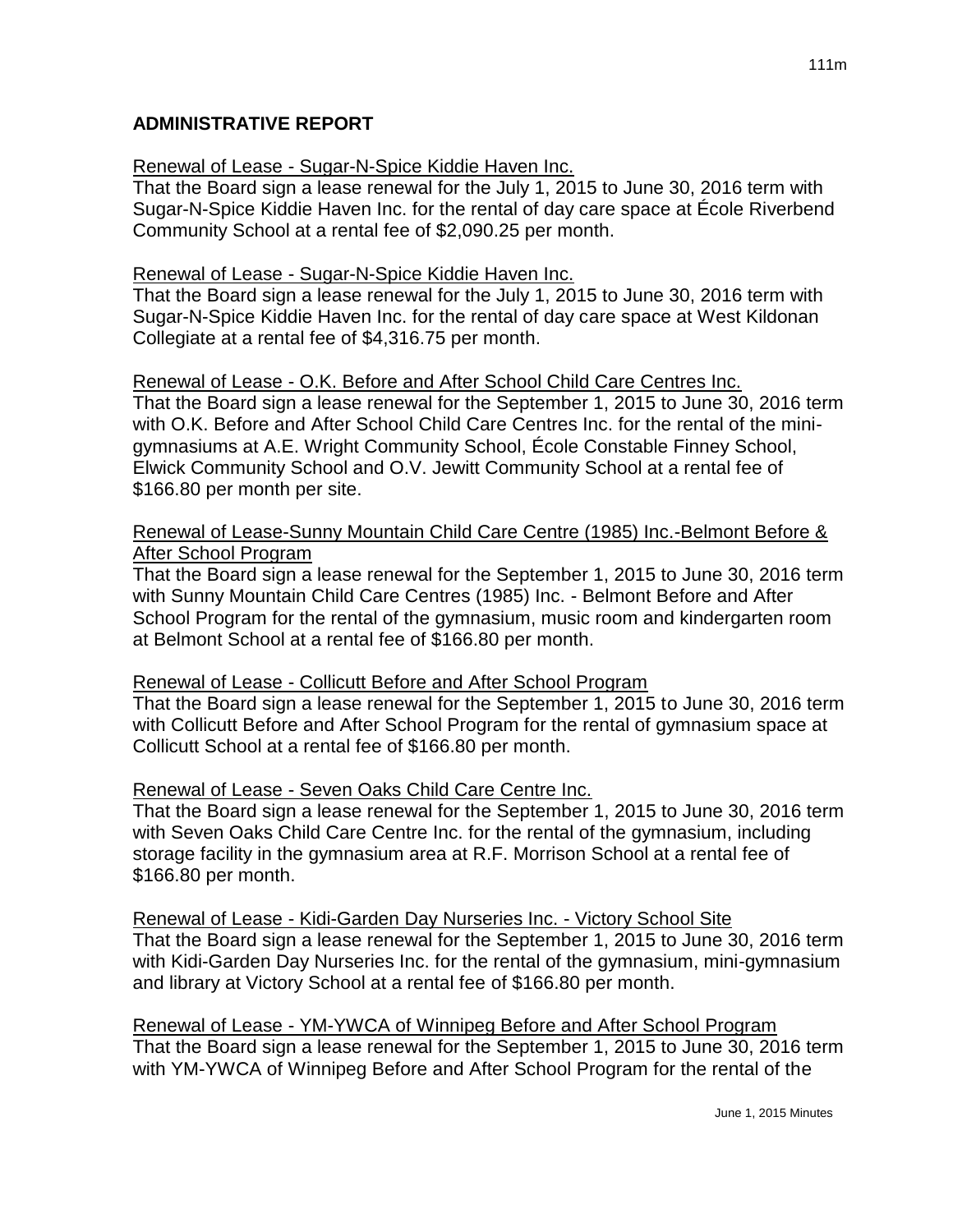## **ADMINISTRATIVE REPORT**

mini-gymnasium at West St. Paul School at a rental fee of \$166.80 per month.

### Renewal of Lease - Sugar-N-Spice Kiddie Haven Inc. School Age Program That the Board sign a lease renewal for the September 1, 2015 to June 30, 2016 term with Sugar-N-Spice Kiddie Haven Inc. School Age Program for the rental of the minigymnasium at École Riverbend Community School at a rental fee of \$166.80 per month.

## Renewal of Lease - Aleph Bet Child Life Enrichment Program - Margaret Park Satellite Site

That the Board sign a lease renewal for the September 1, 2015 to June 30, 2015 term with Aleph Bet Child Life Enrichment Program - Margaret Park Satellite Site for the rental of day care space for the before and after school program and half-day kindergarten program at Margaret Park School at a rental fee of \$551.41 per month.

## Renewal of Lease - Aleph Bet Child Life Enrichment Program - Forest Park Satellite Site

That the Board sign a lease renewal for the September 1, 2015 to June 30, 2016 term with Aleph Bet Child Life Enrichment Program - Forest Park Satellite Site for the rental of day care space for the before and after school program at Forest Park School at a rental fee of \$166.80 per month.

## Renewal of Lease - Sunny Mountain Day Care Centre (1985) Inc.

That the Board sign a lease renewal for the July 1, 2015 to June 30, 2016 term with Sunny Mountain Day Care Centre (1985) Inc. for the rental of the kindergarten room and, when available, the computer room and gymnasium at Governor Semple School at a rental fee of \$507.08 per month.

## Renewal of Lease - Little Dipper Montessori Nursery

That the Board sign a lease renewal for the September 1, 2015 to June 30, 2016 term with Little Dipper Montessori Nursery for the rental of day care space at Collicutt School at a rental fee of \$681.89 per month.

## Renewal of Lease - Kidi-Garden Day Nurseries Inc.

That the Board sign a lease renewal for a July 1, 2015 to June 30, 2016 term with Kidi-Garden Day Nurseries Inc. for the rental of Seven Oaks School, 172 Smithfield Avenue at a rental fee of \$2,689.76 per month.

## Renewal of Lease - Seven Oaks Sadok

That the Board sign a lease renewal for a September 1, 2015 to June 30, 2016 term with Seven Oaks Sadok for the rental of day care space at R. F. Morrison School at a rental fee of \$724.62 per month.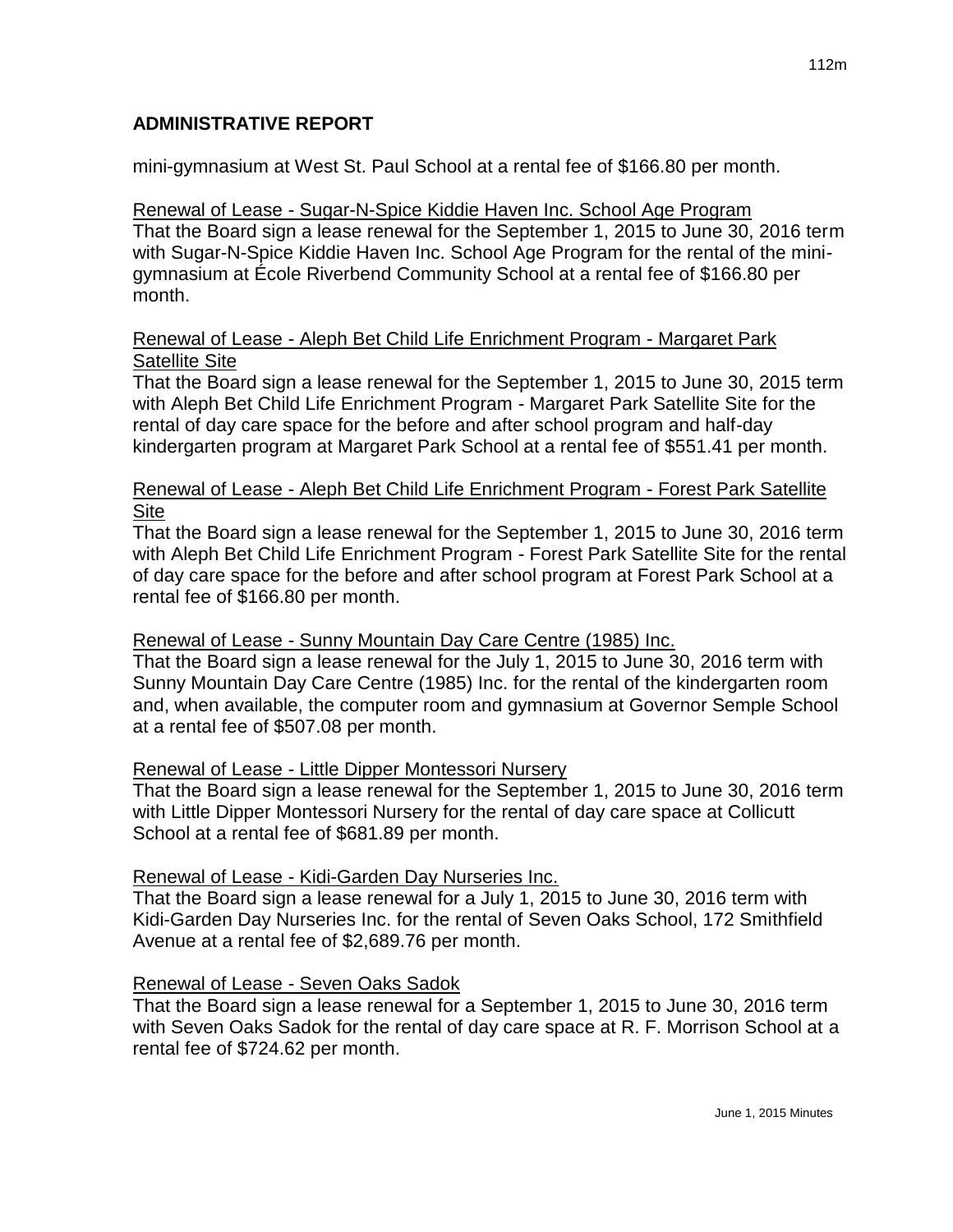### **ADMINISTRATIVE REPORT**

#### Renewal of Lease - Manitoba Association of School Superintendents

That the Board sign a lease renewal for the July 1, 2015 to June 30, 2016 term with the Manitoba Association of School Superintendents for the rental of office space at the Ben Zaidman Educational Resource Centre at a rental fee of \$469.92 per month.

#### Renewal of Lease - O.K. Before and After School Child Care Centres Inc.

That the Board sign a lease renewal for the September 1, 2015 to June 30, 2016 term with O.K. Before and After School Child Care Centres Inc.- Kindergarten Child Care Program for the rental of day care space at O.V. Jewitt Community School at a rental fee of \$464.50 per month.

## **POLICY COMMITTEE**

# **14-154 Policy KJED – Donations to Outside Organizations**

Ploszay / Dabee That Policy KJED - Donations to Outside Organizations be approved for inclusion in the Policy Manual. **Carried**

# **14-155 Policy BBBG – Trustee Use of Division Resources**

Ploszay / McFarlane That Policy BBBG - Trustee Use of Division Resources be approved for inclusion in the Policy Manual. **Carried**

# **14-156 Policy JH – Student Travel**

Ploszay / McFarlane That revised Policy JH - Student Travel be approved for inclusion in the Policy Manual. **Carried**

## **EDUCATIONAL LEAVE COMMITTEE**

**Educational Leave Report - April 2015.** 

## **WORKPLACE SAFETY AND HEALTH**

- **Steering Committee 2014-2015 Annual Report.**
- Serious Accidents Report 2014-2015.
- Violent Incident Report 2014-2015.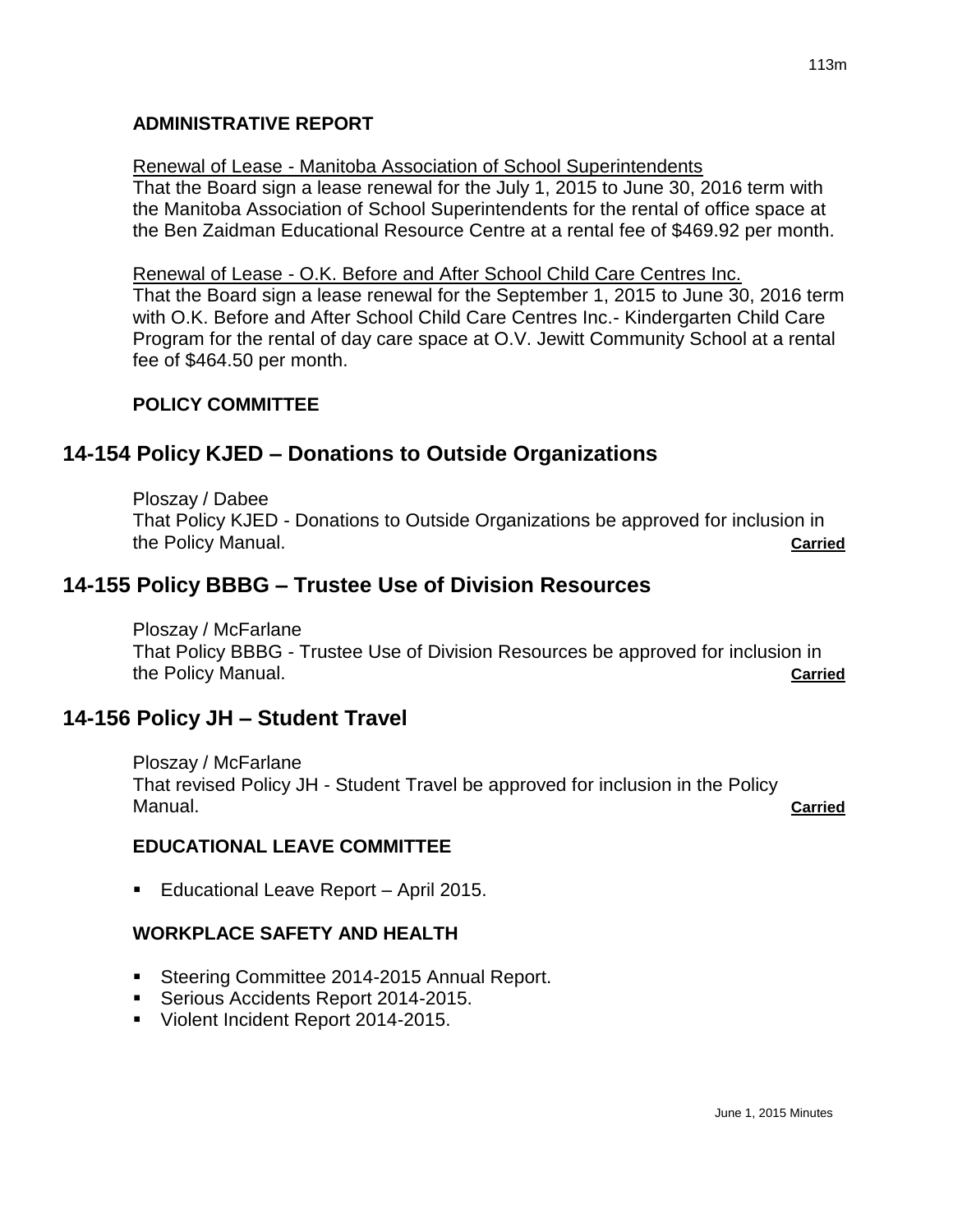## **CONFERENCE REPORTS**

Terry Hass-Speirs, Student Services Coordinator. Council for Exceptional Children - Meeting the Needs of All Learners, April 8 to 11, 2015 - San Diego, California.

Cynthia Dutton, Principal, Margaret Park School. AERA - Towards Justice, April 16 to 21, 2015 - Chicago, Illinois.

Carol Sawka, Vice-Principal, Maples Collegiate. Council for Exceptional Children – Meeting the Needs of All Learners, April 8 to 11, 2015 - San Diego, California.

## **OTHER REPORTS**

 Trustee Myskiw commented on the 2015 Arts in the Park and what a great success it was.

# **CORRESPONDENCE**

- Region 5 Meeting Minutes. Next meeting tentatively set for Saturday, October 31, 2015 - time and location TBA.
- Suicide Postvention. A crisis intervention strategy that follows confirmation of a student suicide.
- Craig Bachynski, Number Ten Architectural Group. MET School Relocation Change Orders # 16 (cancelled), 17R, 18R, 19R and 20R.
- Ron Basarab, Number Ten Architectural Group. Elwick Elevator/Grooming Room Change Orders # 01R, 4, 5, 6, 7, 8, 9, 10 and 12.
- Jamie Kozak, Principal Architect, Prairie Architects Inc. Amber Trails Community School Change Orders # 34R1, 41, 61, 62, 63, 64 and 65.
- Lynette Plett, Executive Director, Manitoba Adult Learning and Literacy
	- Seven Oaks Adult Learning Centre 2015-2016 Funding.
	- Urban Circle Training Centre Inc. 2015-2016 Funding.
	- Adult Education Centres (AEC) Inc. 2015-2016 Funding and MALP Grant.
- **Honourable James Allum, Minister of Education and Advanced Learning** Approval of balanced school day pilot project for the 2015-2016 school year for Constable Finney School.
- **Honourable James Allum, Minister of Education and Advanced Learning.** Education for Sustainable Development Grants (ESD) for the 2015/2016 school year: MET School, École Riverbend Community School, West Kildonan Collegiate.
- River East Transcona School Division. Assistant Superintendent Educational Programming bulletin.
- **Mountain View School Division Press Release. Appointed of Dan Ward as** Assistant Superintendent effective July 1, 2015.
- Darryl Gervais, Manitoba Education, Curriculum and Assessment Branch.